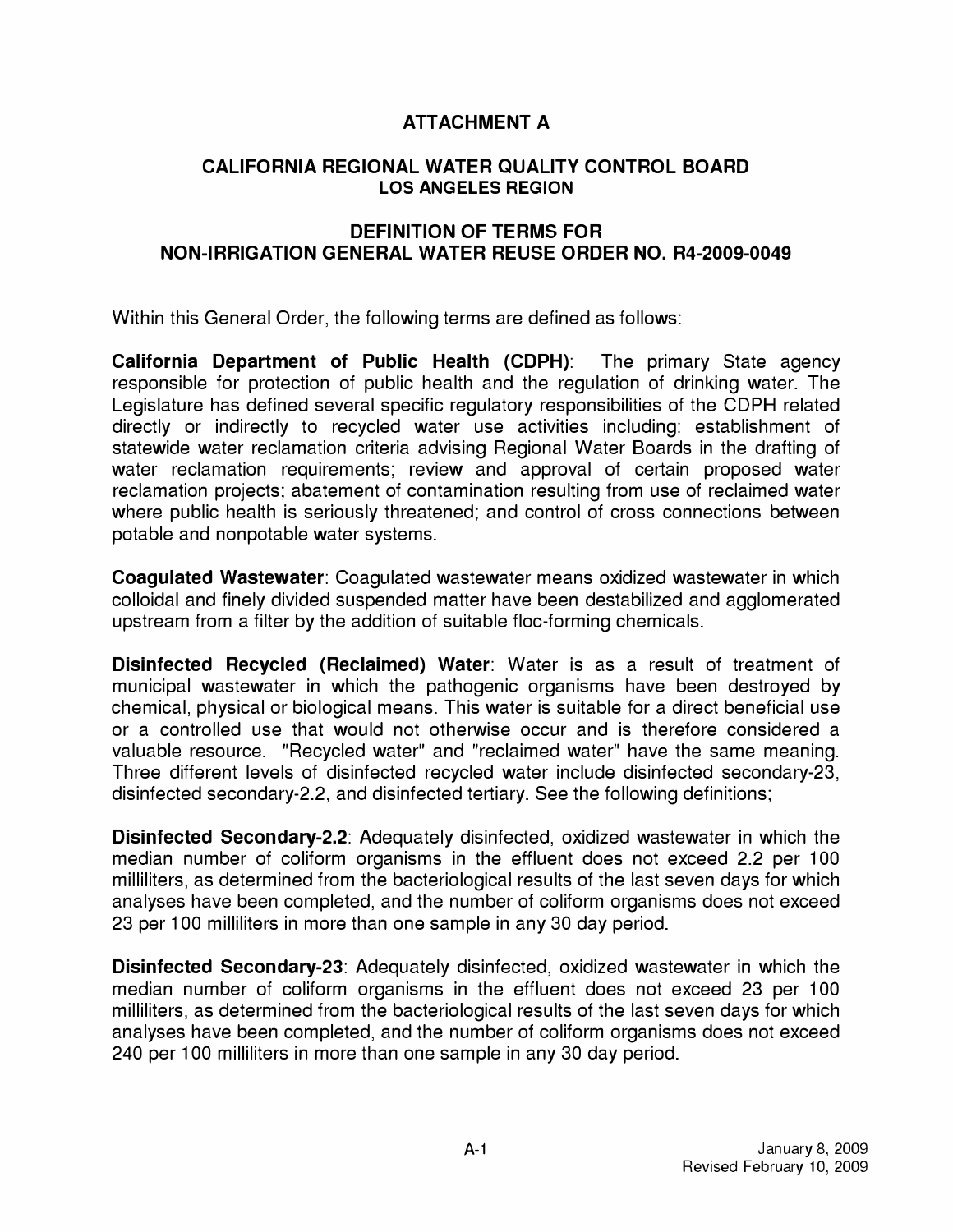**Disinfected Tertiary:** Adequately disinfected, oxidized, coagulated, clarified, filtered wastewater in which meets the following criteria:

- (a) A filtered wastewater which has been disinfected by either:
	- (1) A chlorine disinfection process that provides a CT (chorine concentration times modal contact time) value of not less than 450 milligram-minutes per liter at all times with a modal contact time of at least 90 minutes, based on peak daily design flow (or an equivalent combination of chlorine residual concentration and contact time subject to Executive Officer approval); or
	- (2) A disinfection process that, when combined with the filtration process, has been demonstrated to reduce the concentration of plaque-forming units of F-specific bacteriophage MS-2, or polio virus, per unit volume of water in the wastewater to one hundred thousandths (1/100,000) of the initial concentration in the filter influent throughout the range of qualities of wastewater that will occur during the reuse process. A virus that is at least a resistant to disinfection as polio virus may be used for purposes of the demonstration.
- (b) The median concentration of total coliform bacteria measured in the disinfected effluent does not exceed an MPN of 2.2 per 100 milliliters utilizing the bacteriological results of the last seven days for which analyses have been completed and the number of total coliform bacteria does not exceed maximum an MPN of 23 per 100 milliliters in more than one sample in any 30 day period. No sample shall exceed an MPN of 240 total coliform bacteria per 100 milliliters.

**Dual Plumbed System:** A system that utilizes separate piping systems for recycled water and potable water within a facility and where the reclaimed water is used for either of the following purposes:

- (a) To serve multiple plumbed outlets used by the public within a building.
- (b) Landscape irrigation at individual residences.

**Engineering Report:** Refers to a report filed with the CDPH to produce or supply recycled water for direct reuse. The report shall clearly indicate the means for compliance with the Title 22 regulations. (Title 22 section 60323).

**Filtered Wastewater:** An oxidized wastewater that meets the criteria in subsection (a) or  $(b)$ :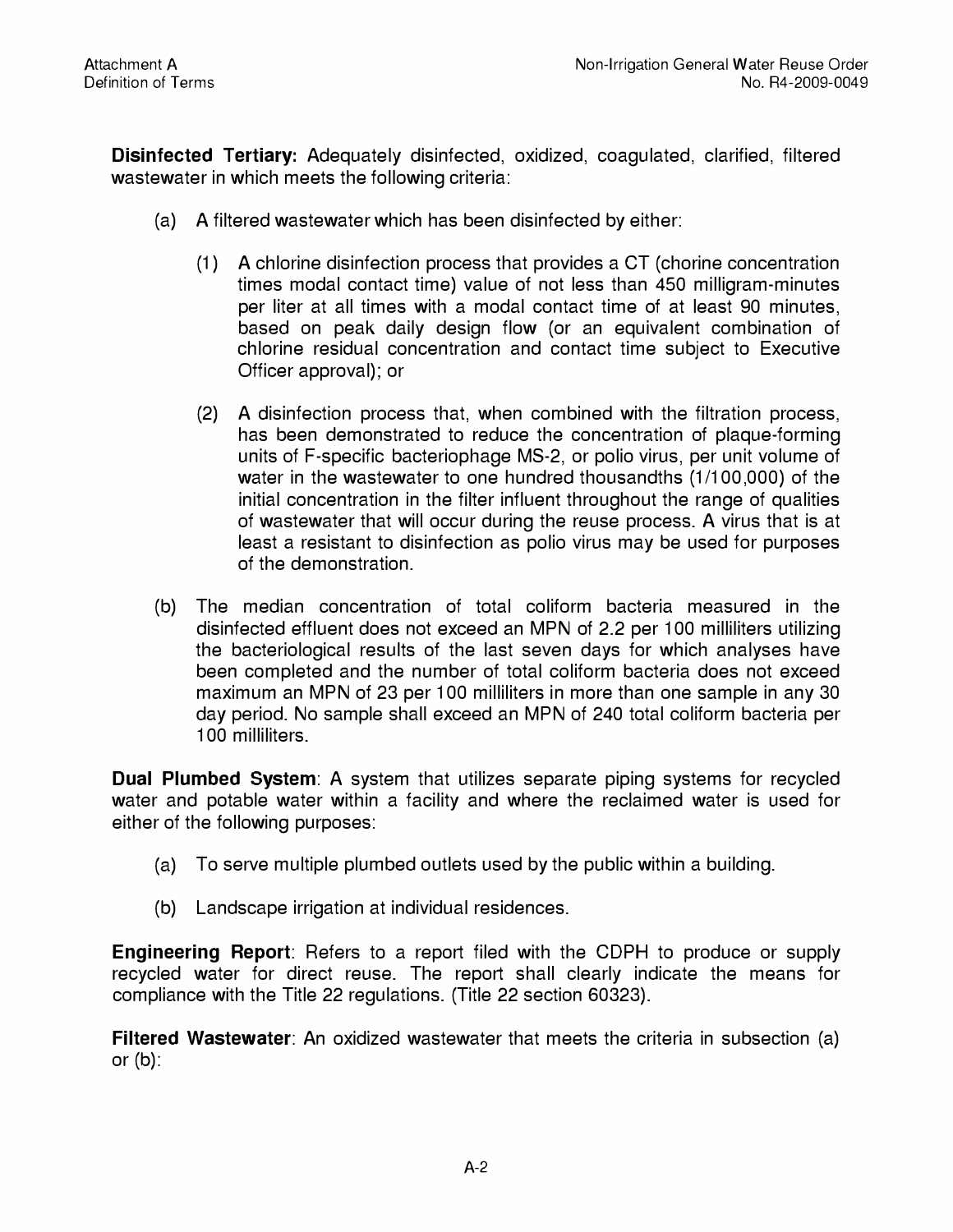- (a) Has been coagulated and passed through natural undisturbed soils or a bed of filter media pursuant to the following:
	- (1) At a rate that does not exceed 5 gallons per minute per square foot of surface area in mono, dual or mixed media gravity, upflow or pressure filtration systems, or does not exceed 2 gallons per minute per square foot of surface area in traveling bridge automatic backwash filters; and,
	- (2) So that the turbidity of the filtered wastewater does not exceed any of the following:
		- i. An average of 2 NTU within a 24-hour period;
		- ii. 5 NTU more than 5 percent of the time within a 24-hour period; and,
		- iii. 10 NTU at any time.
- (b) Has been passed through a microfiltration, ultrafiltration, nanofiltration, or reverse osmosis membrane so that the turbidity of the filtered wastewater does not exceed any of the following:
	- (1) 0.2 NTU more than 5 percent of the time within a 24-hour period; and,
	- (2) 0.5 NTU at any time.

**Incidental Runoff:** Refers to unintended small amounts (volume) of runoff from recycle water use areas, such as over-spray from sprinklers that escapes the recycled water use area. Water leaving a recycled water use area as part of the facility design, excessive application, intentionally overflowed or applied, or due to negligence is not considered incidental.

**Recycled Water Distributor (Distributor):** A municipal or water service agency which receives recycled water from a Producer for the purpose of distribution to users. The Distributor may provide additional treatment to the water, depending upon the intended use.

**Recycled Water Producer (Producer):** The entity which treats domestic wastewater to obtain recycled water.

**Recycled Water Supervisor:** A person designated, by the Producer of recycled water, to discharge the responsibility of the Producer for: (a) acting as the supplier's coordinator and direct contact between the supplier and the owner or manager of the property upon which recycled water will be used; (b) proper operation of the system for transporting/distributing recycled water; (c) providing orientation to personnel involved in